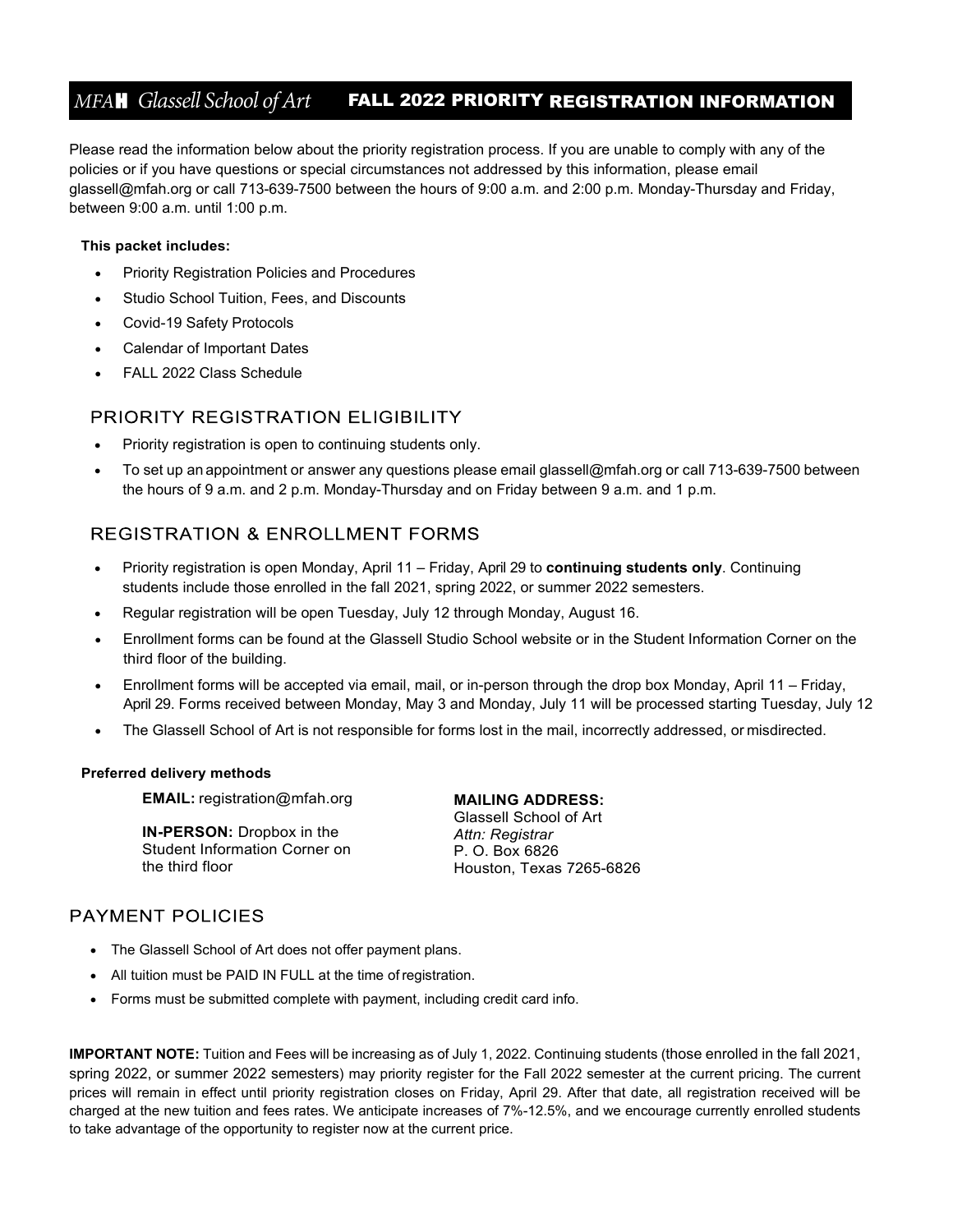## *MFA*H *Glassell School of Art* FALL 2022 PRIORITY REGISTRATION INFORMATION .

### STUDIO SCHOOL TUITION, FEES & DISCOUNTS

#### **Tuition & Fees**

| \$725 In-Person Studio Courses<br>Tuition & Parking: \$700 Class Fee: \$25 | \$800 In-Person Studio Courses<br>In- Person: 500<br>Tuition & Parking: \$700 Class Fee: \$100 |  | <b>Art History Courses</b><br>Online: \$380    |
|----------------------------------------------------------------------------|------------------------------------------------------------------------------------------------|--|------------------------------------------------|
| $\bullet$ 2D Design                                                        | $\bullet$ Ceramics                                                                             |  | *** Online & In-Person Workshops               |
| • 3D Design                                                                | • Digital Photography                                                                          |  | are priced individually ***                    |
| $\bullet$ Color                                                            | • Enameling                                                                                    |  | Please note: Tuition for online workshops and  |
| $\bullet$ Critique                                                         | $\bullet$ Foundry                                                                              |  | classes does not include a student parking     |
| • Drawing                                                                  | • Jewelry                                                                                      |  | pass. If students choose to come to the        |
| • Drawing Fundamentals                                                     | $\bullet$ Life Drawing                                                                         |  | campus to work outside of class they will have |
| • Painting                                                                 | • Photography                                                                                  |  | to pay for their own parking. Tuition for in-  |
| • Seminar                                                                  | • Printmaking/Monoprint                                                                        |  | person workshops and/or classes includes a     |
| • Watercolor                                                               | • Sculpture                                                                                    |  | student parking pass for the semester.         |

#### **Discounts**

- **Full-time student discount:** Full-time students will receive a 20% discount off their total cost. (Full-time: students enrolled in 4 studio courses or 3 studio courses and 1 art history course)
- **MFAH Patron+ members** (or higher) receive a 5% discount off all course and workshop tuition *fees not included*
- **MFAH docents** receive a 20% discount off all course and workshop tuition per semester *fees not included*
- **MFAH staff** members receive a 30% discount off all course and workshop tuition per semester *fees not included*

#### ADDING, DROPPING, WITHDRAWING & REFUNDS

- Students can add a course at any time during the registration period. All courses are considered closed after the first class meeting. Students wishing to add into a course after the first class meeting will need written permission from the instructor, either via email or in-person.
- Students can enroll in workshops up until their start date.
- Students wishing to drop a course or workshop are required to fill out an Add/Drop form which can be found in the Student Information Corner or on our website [mfah.org/glassell](https://www.mfah.org/visit/glassell) under Registration & Forms.
	- Students dropping a course must submit an Add/Drop form by August 15 to receive a full refund.
	- Students dropping a course between August 8 and August 15 will receive a refund minus a \$100 processing fee.
	- Students dropping a course after August 15 will not receive a refund.
	- Students dropping a course after the first class meeting will receive a W (Withdrawn) grade and no refund.
	- Students dropping a workshop must submit an Add/Drop form one (1) week prior to the start of the workshop to receive a full refund.
- Refunds are processed through the MFAH accounting department and, in most cases, are processed through the original method of payment. In cases where the student's credit card was swiped in the original transaction, the school does not maintain swiped credit card information on file. Refunds in these situations will be processed by check. Refunds by check are sent via U.S. mail and may take up to three (3) weeks to process.
- The school does not offer prorated refunds or credits for individual sessions of courses or workshops that are canceled for reasons beyond the school's control, such as weather or unexpected absence of the instructor. For students seeking additional information, please refer to the course catalog.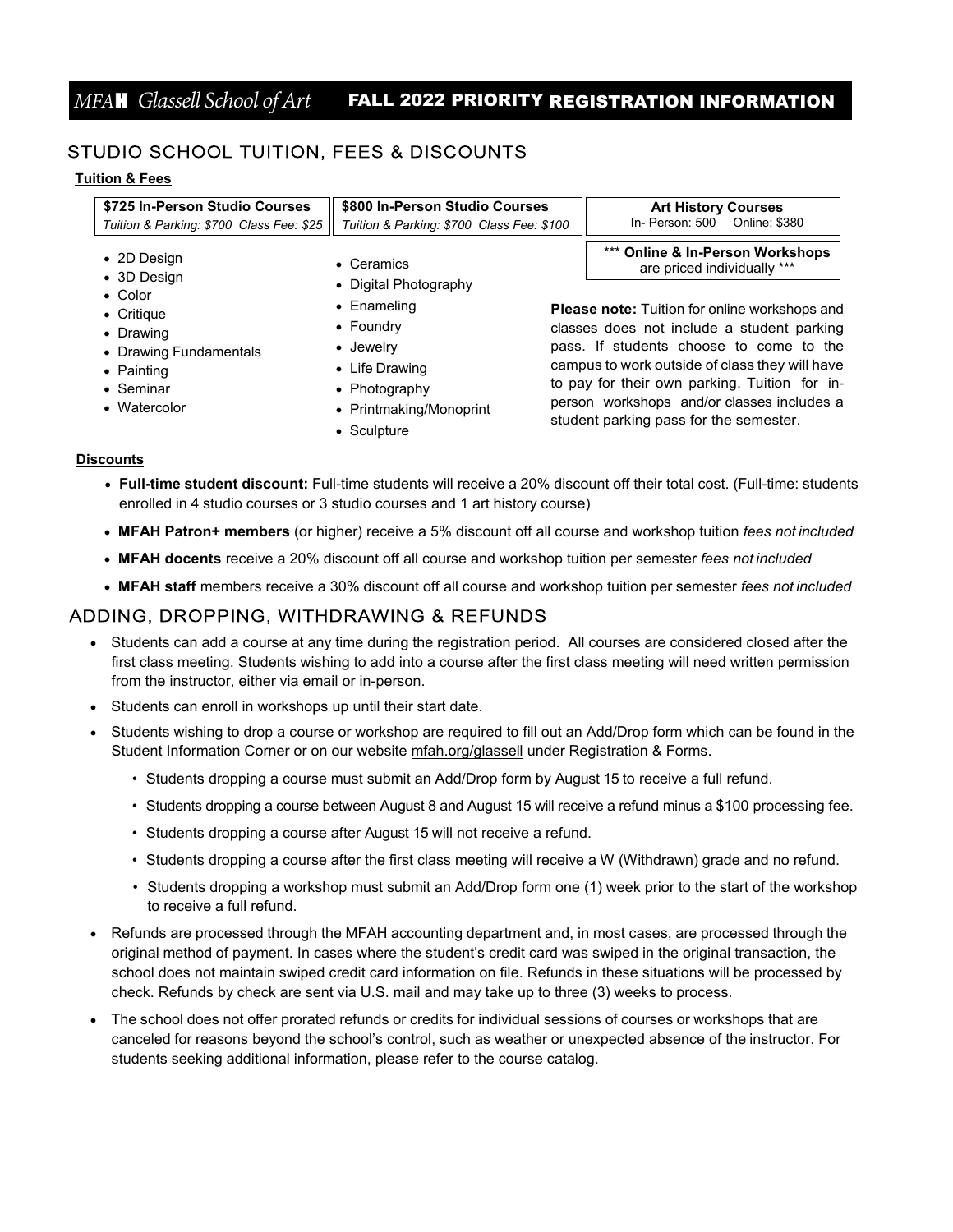## *MFA*H *Glassell School of Art* FALL 2022 PRIORITY REGISTRATION INFORMATION .

#### **COVID-19 SAFETY PROTOCOLS**

In response to safety concerns regarding COVID-19, the Glassell School of Art has instituted safety and cleaning protocols to help ensure the safety of our students, faculty and staff. All students must comply with our COVID-19 safety policies as listed below. The School reserves the right to amend or update these policies and procedures as necessary throughout the semester.

- Students are asked to monitor themselves in regard to social distancing and health, and are expected to consider the health of themselves and others before entering the building. The building will be cleaned and sanitized more frequently to ensure the safety of our students and instructors.
- Face masks are not required, they are encouraged for those students who wish to wear them. By registering for a class, students are committing to follow all current and future safety measures. Students who fail to follow safety instructions may be dismissed from the school, as outlined in the discipline policy.

#### **CALENDAR OF IMPORTANT DATES: FALL 2022**

| Monday, April 11                   | Priority registration for fall 2022 opens to current students. Forms will be<br>accepted by mail, email & in person drop box.             |
|------------------------------------|-------------------------------------------------------------------------------------------------------------------------------------------|
| Friday, April 29                   | Priority registration closes. Forms received between Friday, April 29 and<br>Monday, July 11 will be processed starting Tuesday, July 12  |
| Tuesday, July 12                   | Fall 2022 registration open. Forms will be accepted by mail, email & in<br>person drop box                                                |
| Monday, August 15                  | Last day to enroll in studio courses. Last day to drop studio & art history<br>courses & receive a refund minus a \$100 processing fee    |
| Monday, August 22                  | Fall semester begins                                                                                                                      |
| Monday, September 5                | Labor Day holiday, no classes held, Glassell offices closed                                                                               |
| Monday, Oct 10 - Tuesday, Oct 11   | Fall semester break, no classes held                                                                                                      |
| Monday, October 17                 | Spring 2023 scholarship portfolios due                                                                                                    |
| Monday, November 14                | Spring 2023 registration open                                                                                                             |
| Wednesday, Nov 23 - Sunday, Nov 28 | Thanksgiving break, forms received between Wednesday, November 23 &<br>Sunday, November 27 will be processed starting Monday, November 28 |
| Monday, December 5                 | Fall semester ends                                                                                                                        |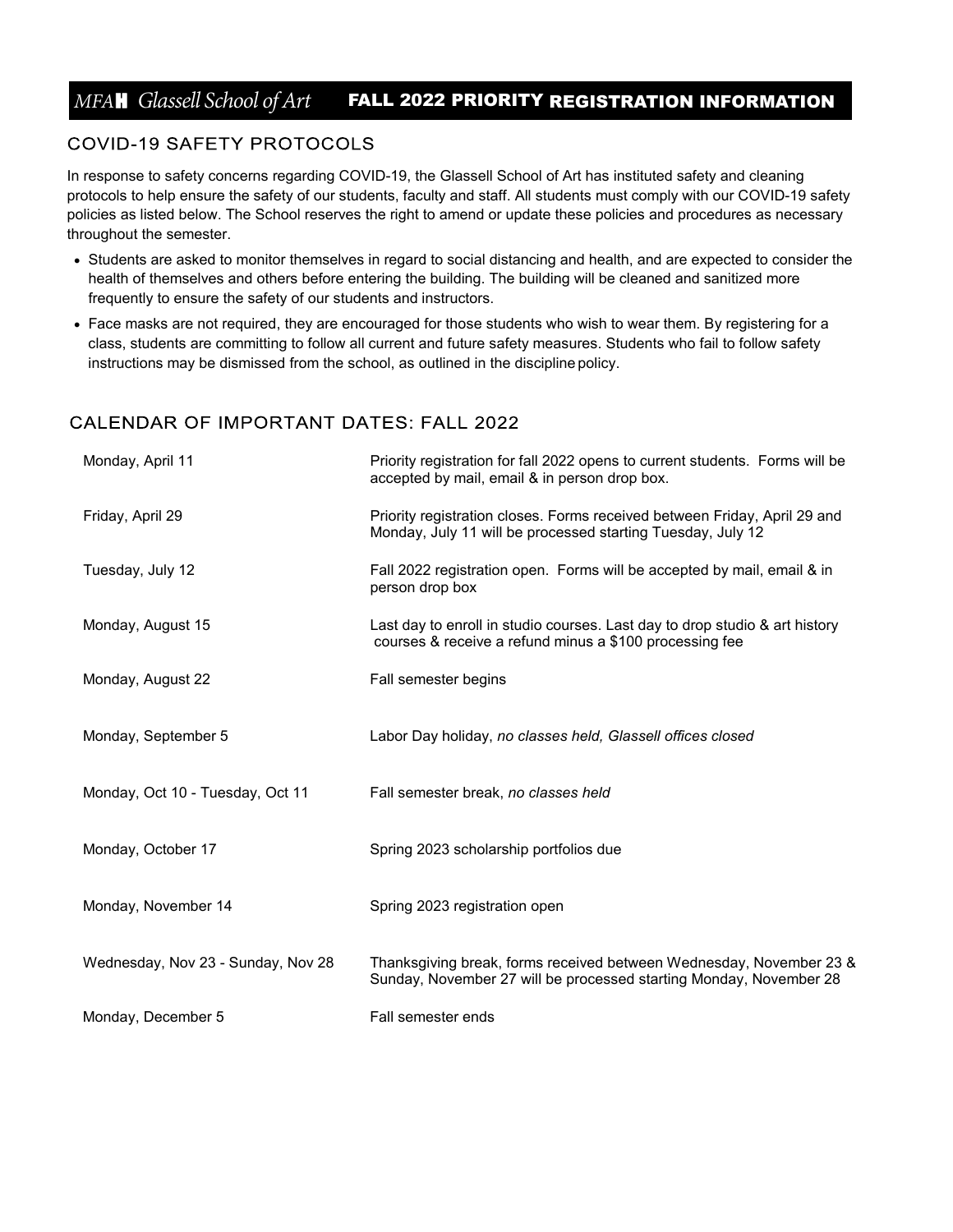#### **ART HISTORY COURSES**

|                | Art History: Museums in Paris "Behind the Scenes" |                                                              |  |  |  |
|----------------|---------------------------------------------------|--------------------------------------------------------------|--|--|--|
| <b>ARH 315</b> |                                                   | ONL Wednesday 10:00 a.m. - 12:00 p.m. Tahinci                |  |  |  |
| <b>ARH 332</b> |                                                   | <b>Art History: Learning from the Masters 1</b>              |  |  |  |
|                |                                                   | A Wednesday 2:00 - 4:00 p.m. Tahinci                         |  |  |  |
| <b>ARH 307</b> |                                                   | <b>Art History Survey I: Caveman to Medieval</b>             |  |  |  |
|                |                                                   | A Thursday 10:00 a.m. - 12:00 p.m. Tahinci                   |  |  |  |
| <b>ARH 312</b> | Art History: Women in Art                         |                                                              |  |  |  |
|                |                                                   | A Thursday 2:00 - 4:00 p.m. Tahinci                          |  |  |  |
|                |                                                   | <b>Art History: Contemporary Painting for Studio Artists</b> |  |  |  |
| <b>ARH 330</b> |                                                   | A Tuesday 10:00 a.m. - 12:00 p.m. Bise                       |  |  |  |
|                |                                                   |                                                              |  |  |  |
|                |                                                   | <b>2-D STUDIO COURSES</b>                                    |  |  |  |
| 2DD 1303       | 2-D Design                                        | $\sim$ $\sim$ $\sim$ $\sim$ $\sim$ $\sim$                    |  |  |  |

| A | Monday    | $9:30$ a.m. $-12:30$ p.m. | <b>Bise</b> |
|---|-----------|---------------------------|-------------|
| N | Monday    | $6:30 - 9:30$ p.m.        | Ponder      |
| B | Tuesday   | $9:30$ a.m. $-12:30$ p.m. | Johnson     |
| D | Wednesday | $1:00 - 4:00$ p.m.        | Bise        |
| Е | Thursday  | $1:00 - 4:00$ p.m.        | Ruello      |

#### **Drawing Fundamentals I**

#### **DRF 1301**

| F         | Monday    | $9:30$ a.m. $-12:30$ p.m. | Ponder      |
|-----------|-----------|---------------------------|-------------|
| A         | Monday    | $1:00 - 4:00$ p.m.        | <b>Bise</b> |
| <b>NA</b> | Monday    | $6:30 - 9:30$ p.m.        | Johnson     |
| B         | Tuesday   | $9:30$ a.m. $-12:30$ p.m. | Kerl        |
| C         | Wednesday | $9:30$ a.m. $-12:30$ p.m. | Cosgrove    |
| D         | Thursday  | $9:30$ a.m. $-12:30$ p.m. | Johnson     |
| F         | Thursday  | $1:00 - 4:00$ p.m.        | Masson      |

#### **Drawing Fundamentals II**

#### **DRF 1302**

| C | Tuesday | $9:30$ a.m. $-12:30$ p.m.        | Cosgrove |
|---|---------|----------------------------------|----------|
| D |         | Wednesday 9:30 a.m. - 12:30 p.m. | Masson   |

#### **Int/Adv Drawing Monumental Drawing I & II**

|   |          | DRA 3301, DRA 3302, DRA 4301 DRA 4302 |         |
|---|----------|---------------------------------------|---------|
| A | Thursday | $9:30$ a.m. $-12:30$ p.m.             | Portman |

#### **Beginning Life Drawing I & II**

#### **DRL 2310, DRL 2311**

| С | Monday | $9:30$ a.m. $-12:30$ p.m.    | Gray |
|---|--------|------------------------------|------|
| А |        | Wednesday $1:00 - 4:00$ p.m. | Kerl |

# MFAH Glassell School of Art **FALL 2022 SCHEDULE OF CLASSES**

| Beg/Int/Adv Life Drawing and Painting I & II |  |  |  |  |  |
|----------------------------------------------|--|--|--|--|--|
|----------------------------------------------|--|--|--|--|--|

|    |          | DRL 2310, DRL 2311, DRL 3310, DRL 3311, DRL 4310, DRL 4311 |           |
|----|----------|------------------------------------------------------------|-----------|
| NA | Thursday | $6:30 - 9:30$ p.m.                                         | Greenwalt |

#### **Int/Adv Life Drawing and Painting I & II DRL 3310, DRL 3311, DRL 4310, DRL 4311**

|   |         | DRL 3310, DRL 3311, DRL 4310, DRL 4311 |        |
|---|---------|----------------------------------------|--------|
| A | Tuesday | $9:30$ a.m. $-12:30$                   | Palmer |
| в | Tuesday | $1:00 - 4:00$ p.m.                     | Palmer |
|   |         |                                        |        |

#### **Color CLR 2306**

| B | Thursday | $9:30$ a.m. $-12:30$ p.m. | Ruello |
|---|----------|---------------------------|--------|
|   |          |                           |        |

#### **Beg/Int/ Advanced Collage & Assemblage I & II**

|   | COL2350, COL2351, COL3350, COL3351, COL4350, COL4351 |                           |          |
|---|------------------------------------------------------|---------------------------|----------|
| A | Friday                                               | $9:30$ a.m. $-12:30$ p.m. | Cosgrove |

#### **Beginning Painting I & II**

**PAI 2320, PAI 2321** 

| С | Monday   | $9:30$ a.m. $-12:30$ p.m. | Ruello      |
|---|----------|---------------------------|-------------|
| D | Tuesday  | $1:00 - 4:00$ p.m.        | Ruello      |
| N | Tuesday  | $6:30 - 9:30$ p.m.        | <b>Bise</b> |
| А | Thursday | $9:30$ a.m. $-12:30$ p.m. | Masson      |

#### **Intermediate Portrait Painting I & II**

| <b>PAI 3333</b> |                    |       |
|-----------------|--------------------|-------|
| Saturday        | $1:00 - 4:00$ p.m. | Filer |

#### **Intermediate Painting I & II**

**PAI 3320, PAI 3321** 

| В | Monday  | $9:30$ a.m. $-12:30$ p.m. | Portman      |
|---|---------|---------------------------|--------------|
| С | Tuesday | $9:30$ a.m. $-12:30$ p.m. | <b>Fuchs</b> |
| A | Tuesday | $1:00 - 4:00$ p.m.        | Masson       |

#### **Int/Adv Painting I & II**

|     |           | PAI 3320, PAI 3321, PAI 4320, PAI 4321 |         |
|-----|-----------|----------------------------------------|---------|
| ONL | Wednesday | $1:00 - 4:00$ p.m.                     | Portman |

#### **Int/Adv Abstract Painting I & II**

|   |           | PAI 3322, PAI 3323, PAI 4322, PAI 4323 |        |
|---|-----------|----------------------------------------|--------|
| A | Wednesday | $1:00 - 4:00$ p.m.                     | Masson |

#### **Advanced Painting I & II** \*\*\*

|   | Auvancea ranning ra m |                           |         |
|---|-----------------------|---------------------------|---------|
|   | PAI 4320, PAI 4321    |                           |         |
| N | Tuesday               | $6:30 - 9:30$ p.m.        | Portman |
| В | Wednesday             | $9:30$ a.m. $-12:30$ p.m. | Fuchs   |
| А | Thursday              | $9:30$ a.m. $-12:30$ p.m. | Bise    |
| С | Thursday              | $1:00 - 4:00$ p.m.        | Portman |
|   |                       |                           |         |

#### **Beg/Int Watercolor I & II**

**WAT 2380, WAT 2381, WAT 3380, WAT 3381** 

| A | Wednesday | $9:30$ a.m. $-12:30$ p.m. | Kerl |
|---|-----------|---------------------------|------|
|   |           |                           |      |

#### **Int/Adv Watercolor I & II**

|   |         | WAT 3380, WAT 3381, WAT 4380, WAT 4381 |      |
|---|---------|----------------------------------------|------|
| B | Tuesday | $1:00 - 4:00$ p.m.                     | Kerl |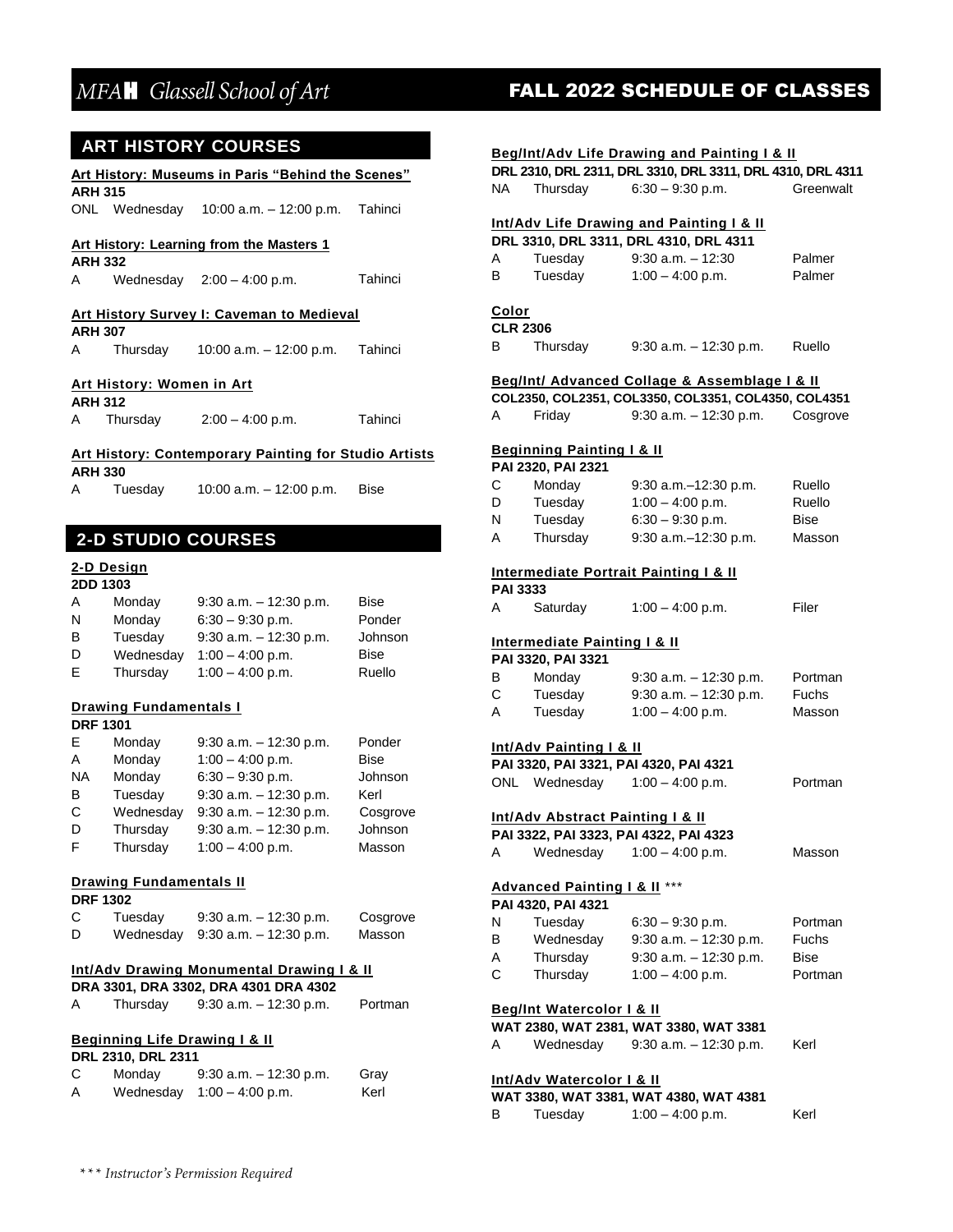|        |                                                               | Beg/Int/Adv Printmaking: Open Studio                       |                                      |   |                                          | <b>Int/Adv Sculpture: Mixed Media I &amp; II</b>        |          |
|--------|---------------------------------------------------------------|------------------------------------------------------------|--------------------------------------|---|------------------------------------------|---------------------------------------------------------|----------|
|        |                                                               | PRI 2303, PRI 2304, PRI 3303, PRI 3304, PRI 4303,          |                                      |   |                                          | SCU 3333, SCU 3334, SCU 4333, SCU 4334                  |          |
|        | <b>PRI 4304</b>                                               |                                                            |                                      | A | Tuesday                                  | $9:30$ a.m. $-12:30$ p.m.                               | Hill     |
| A      | Wednesday                                                     | $9:30$ a.m. $-12:30$ p.m. Johnson                          |                                      | N | Tuesday                                  | $6:30 - 9:30$ p.m.                                      | Hill     |
|        |                                                               | Beg/Int/Adv Printmaking: Relief Printing I & II            |                                      |   |                                          | Int/Adv Sculpture: Metalworking for Sculptors I & II    |          |
|        |                                                               | PRI 2305, PRI 2306, PRI 3305, PRI 3306, PRI 4305, PRI 4306 |                                      |   |                                          | SCU 3350, SCU 3351, SCU 4350, SCU 4351                  |          |
| A      | Monday                                                        | 9:30 a.m. - 12:30 p.m. Johnson                             |                                      | A | Thursday                                 | $9:30$ a.m. $-12:30$ p.m.                               | Garcia   |
|        |                                                               | <b>Beginning Digital Photography I &amp; II</b>            |                                      |   | Beg/Int/Adv Foundry I & II               |                                                         |          |
|        | COM 2316, COM 2317                                            |                                                            |                                      |   |                                          | FOU 2335, FOU 2336, FOU 3335, FOU 3336, FOU 4335,       |          |
| A      | Wednesday                                                     | $9:30$ a.m. $-12:30$ p.m.                                  | Ponder                               |   | <b>FOU 4336</b>                          |                                                         |          |
| Ν      | Tuesday                                                       | $6:30 - 9:30$ p.m.                                         | Ponder                               | A | Friday                                   | $9:30$ a.m. $-12:30$ p.m.                               | Garcia   |
|        |                                                               | Int/Adv Digital Photography   & II                         |                                      |   | <b>Beginning Ceramics   &amp; II</b>     |                                                         |          |
|        |                                                               | COM 3316, COM 3317, COM 4316, COM 4317                     |                                      |   | CER 2340, CER 2341                       |                                                         |          |
| N      | Wednesday                                                     | $6:30 - 9:30$ p.m.                                         | Castillo                             | A | Thursday                                 | $9:30$ a.m. $-12:30$ p.m.                               | Forster  |
|        |                                                               | Photography: Basic Camera/Darkroom Techniques              |                                      | N | Thursday                                 | $6:30 - 9:30$ p.m.                                      | Dennard  |
|        | <b>PHO 1305</b>                                               |                                                            |                                      |   |                                          | Beg/Int Ceramics: Hand Building I & II                  |          |
| Α      | Tuesday                                                       | $9:30$ a.m. $-12:30$ p.m.                                  | Blakemore                            |   |                                          | CER 2346, CER 2347, CER 3346, CER 3347                  |          |
| N      | Tuesday                                                       | $6:30 - 9:30$ p.m.                                         | Blakemore                            | N | Monday                                   | $6:30 - 9:30$ p.m.                                      | Dennard  |
|        | <b>Beginning Photography I &amp; II</b><br>PHO 2305, PHO 2308 |                                                            |                                      |   |                                          | <b>Intermediate Ceramics: Hand-Building I &amp; II</b>  |          |
|        |                                                               |                                                            |                                      |   | CER 3346, CER 3347                       |                                                         |          |
| С      | Tuesday                                                       | $1:00 - 4:00$ p.m.                                         | <b>Blakemore</b>                     | A | Wednesday                                | $9:30$ a.m. $-12:30$ p.m.                               | Forster  |
|        | <b>Beg/Int Photography I &amp; II</b>                         |                                                            |                                      |   |                                          | <b>Intermediate Ceramics: Wheel-Throwing I &amp; II</b> |          |
|        |                                                               | PHO 2305, PHO 2308, PHO 3305, PHO 3308                     |                                      |   | CER 3348, CER 3349                       |                                                         |          |
| N      | Wednesday                                                     | $6:30 - 9:30$ p.m.                                         | <b>Blakemore</b>                     | A | Tuesday                                  | $9:30$ a.m. $-12:30$ p.m.                               | Forster  |
|        |                                                               | Intermediate Photography I & II                            |                                      |   |                                          | Intermediate Ceramics: Narrative Sculpture I & II       |          |
|        | PHO 3305, PHO 3308                                            |                                                            |                                      |   | CER 3350, CER 3351                       |                                                         |          |
| В      | Wednesday                                                     | $1:00 - 4:00$ p.m.                                         | <b>Blakemore</b>                     | A | Friday                                   | $9:30$ a.m. $-12:30$ p.m.                               | Dennard  |
|        |                                                               | <b>Intermediate Photography: Non-silver Processes</b>      |                                      |   | Int/Adv Ceramics I & II                  |                                                         |          |
|        | <b>PHO 3302</b>                                               |                                                            |                                      |   |                                          | CER 3340, CER 3341, CER 4340, CER 4341                  |          |
| Α      | Thursday                                                      | $1:00 - 4:00$ p.m.                                         | <b>Michels</b>                       | A | Monday                                   | $9:30$ a.m. $-12:30$ p.m.                               | Dennard  |
|        |                                                               | <b>Advanced Photography I &amp; II</b> ***                 |                                      |   |                                          | Int/Adv Ceramics: Alternative Firing I & II             |          |
|        | PHO 4305, PHO 4306                                            |                                                            |                                      |   |                                          | CER 3342, CER 3343, CER 4342, CER 4343                  |          |
| Α<br>N | Thursday<br>Thursday                                          | $9:30$ a.m. $-12:30$ p.m.<br>$6:30 - 9:30$ p.m.            | <b>Blakemore</b><br><b>Blakemore</b> | A | Wednesday                                | $1:00 - 4:00$ p.m.                                      | Forster  |
|        |                                                               |                                                            |                                      |   | Int Ceramics   & II                      |                                                         |          |
|        |                                                               |                                                            |                                      |   | CER 3340, CER 3341                       |                                                         |          |
|        | <b>3-D STUDIO COURSES</b>                                     |                                                            |                                      | N | Wednesday                                | $6:30 - 9:30$ p.m.                                      | Peterson |
|        | 3-D Design<br>3DD 1304                                        |                                                            |                                      |   | <b>Advanced Ceramics   &amp;    ***</b>  |                                                         |          |
| Α      | Tuesday                                                       | $9:30$ a.m. $-12:30$ p.m.                                  | Dennard                              |   | CER 4340, CER 4341                       |                                                         |          |
| B      | Wednesday                                                     | $1:00 - 4:00$ p.m.                                         | Beckman                              | N | Tuesday                                  | $6:30 - 9:30$ p.m.                                      | Forster  |
| N      | Wednesday                                                     | $6:30 - 9:30$ p.m.                                         | Garcia                               |   | <b>Beg Jewelry I &amp; II</b>            |                                                         |          |
|        |                                                               |                                                            |                                      |   | JWL 2360, JWL 2361                       |                                                         |          |
|        | <b>Beginning Sculpture I &amp; II</b><br>SCU 2330, SCU 2331   |                                                            |                                      | A | Tuesday                                  | $9:30$ a.m. $-12:30$ p.m.                               | Quinn    |
| N      | Monday                                                        | $6:30 - 9:30$ p.m.                                         | Hill                                 |   |                                          |                                                         |          |
| B      | Wednesday                                                     | $9:30$ a.m. $-12:30$ p.m.                                  | Hill                                 |   | Int Jewelry   & II<br>JWL 3360, JWL 3361 |                                                         |          |

# MFAH Glassell School of Art **FALL 2022 SCHEDULE OF CLASSES**

A Wednesday 9:30 a.m. – 12:30 p.m. Zilker

| *** Instructor's Permission Required |  |
|--------------------------------------|--|